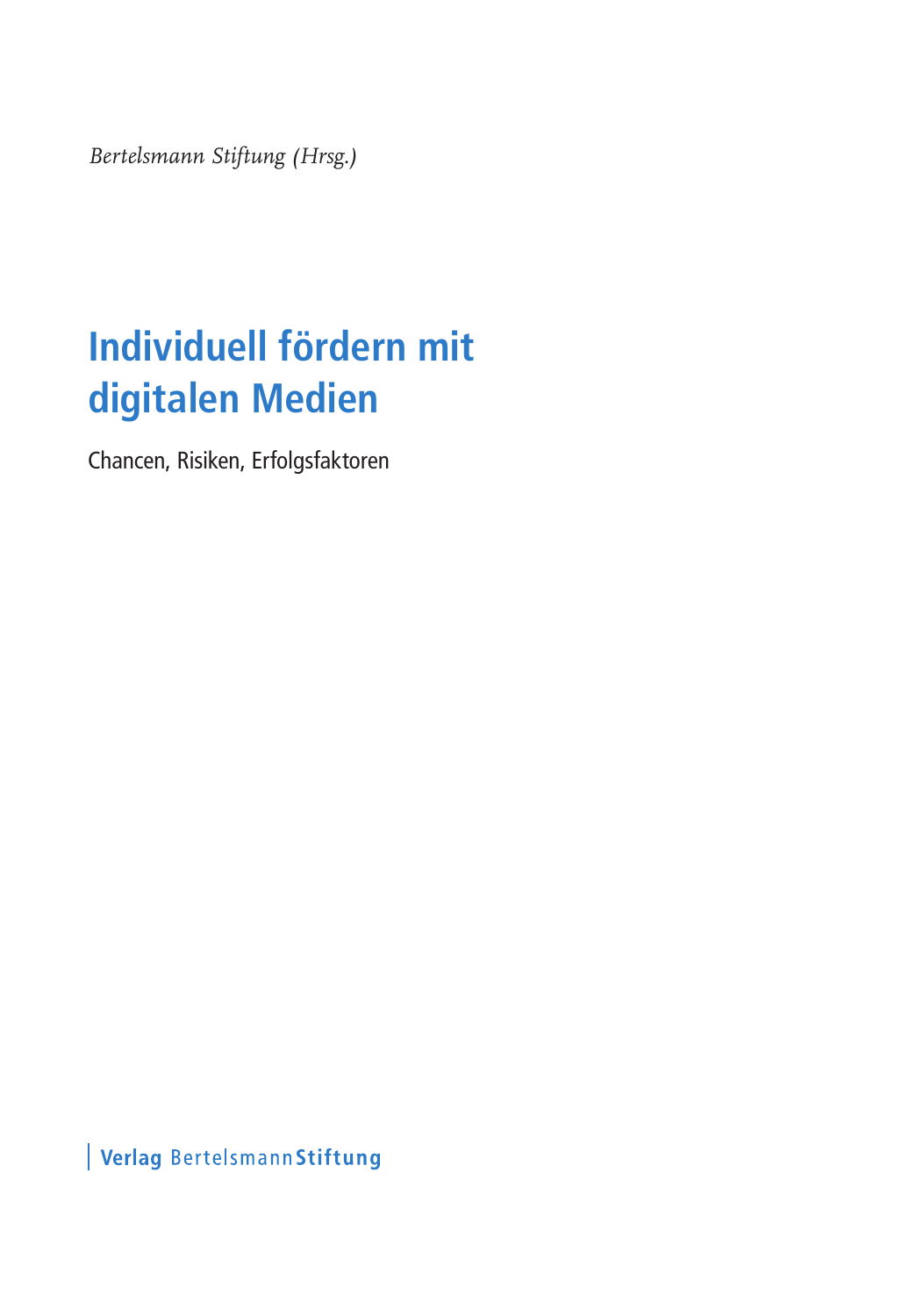## **Abstract**

Today's children and youth are growing up with digital media. From smartphones to tablets to notebooks, the array of devices used in modern life are increasingly shaping the lives of the next generation. Examing the research findings of the past 15 years, Heike Schaumburg (see Part 1) describes the opportunities and risks – for both individuals and the classroom – associated with digitization. Digital media clearly provide opportunities for individuals by improving their access to information and improving communication and participation. But they also pose risks such internet or computer game addiction and cyberbullying. There is also the risk that unequal access to digital media and web habits can increase social inequality.

In order to take advantage of the opportunities inherent to digital media while also managing its risks, children and youth must acquire the appropriate media literacy skills. Even so-called digital natives do not acquire these skills automatically, as the ICILS study has demonstrated.

Schools ultimately bear responsibility for teaching media literacy and are tasked with addressing the digital divide. Schools in Germany today face the challenge of helping adolescents become self-directed and critical users of digital media for productive and creative purpose.

In addition to the need to develop media literacy as an "indispensable key qualification" (KMK 2012), schools can harness the educational potential of digital media for teaching and learning. Digital media offer, for example, considerable opportunities for individualized learning and differentiated instruction. Learners can be supplied with a greater variety of differentiated materials or choose themselves materials according to their interests. Multimedia also provide learners alternative means of accessing information. Individualized feedback can also enhance encouragement across skill levels.

The benefits of digital media can be taken advantage of only if and when schools have the resources to realize this potential. This depends primarily on teachers' skills and willingness: teachers must be equipped not only with didactic skills and education expertise, but also with technical skills, that is, they themselves must be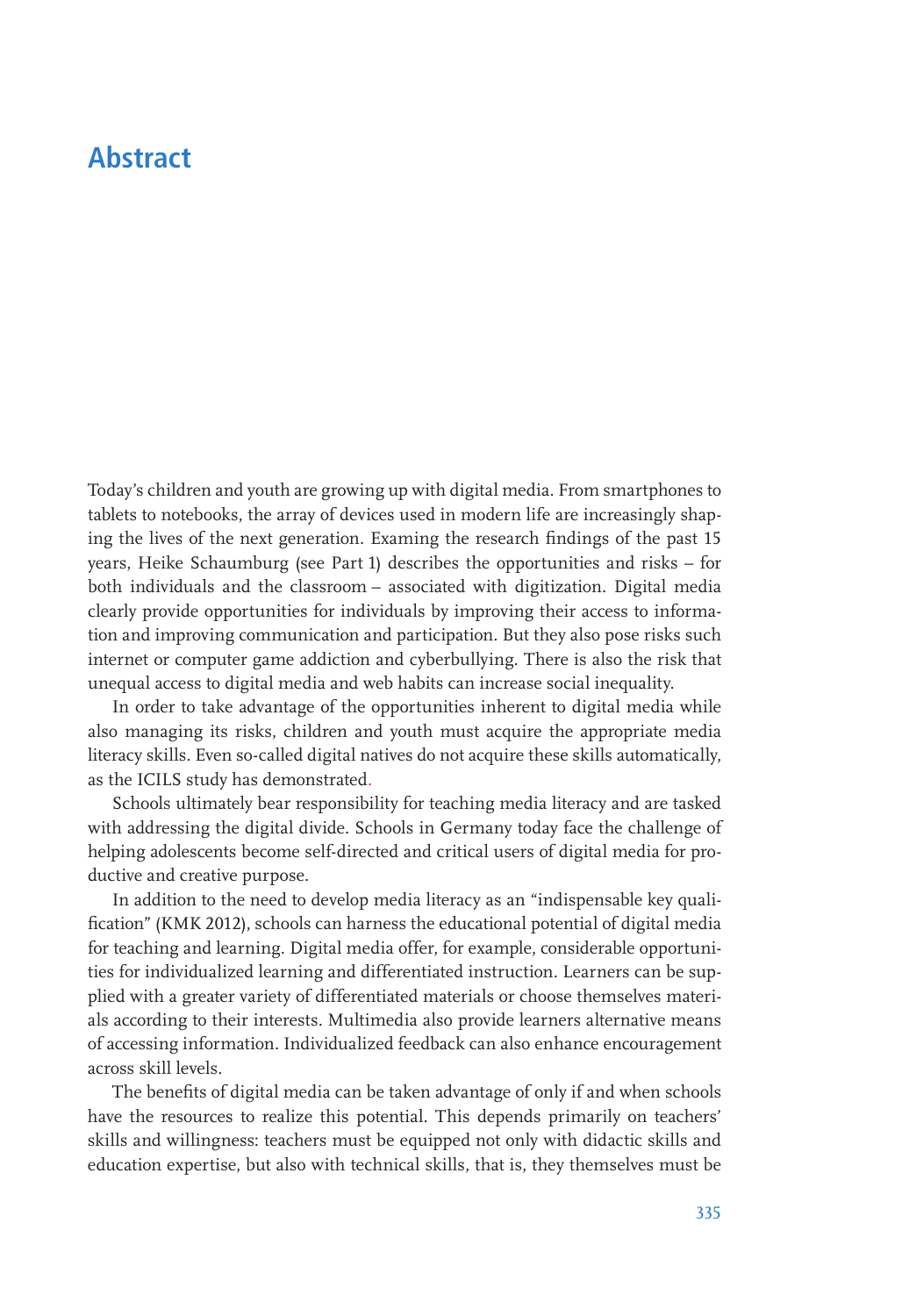media literate. Only then can they use digital media in an educational setting from which every student benefits. Teachers must therefore have the opportunity to acquire or expand their skill set through training and shared curriculum development. They need resources and time to plan and develop lessons with digital media.

The study designed by Richard Heinen and Michael Kerres (see Part 2) underscores the need for a systemic assessment of schools in order to ensure that digital media's potential in fostering an individual-focused learning culture is being tapped. Individualized support and the integration of media should therefore be viewed as correlated aspects of school and curriculum development. The traditional pillars of school development (organizational, personnel and instructional development) must be extended to include technical development.

Teaching media literacy and integrating digitial media into educational processes at schools requires the presence of a reliable and practical IT infrastructure that is conducive to learning. A conducive-to-learning infrastructure refers here to the presence of IT equipment that is not only geared to the educational needs of learners and educators, but is also smoothly integrated into the classroom and home use, thereby allowing for flexibility. Such an infrastructure allows for the use of learning scenarios, which bear several advantages such as self-directed learning or adaptive learning.

The study by Andreas Breiter, Björn Eric Stolpmann and Anja Zeising (see Part 3) describes the technical, organizational and fiscal conditions required to provide such a conducive-to-learning and practical IT infrastructure. In doing so, they draw on a multilevel model of media integration that takes into account the complexity of the German education system while also considering the impact of various actors. Whereas a school and its teachers are responsible for educational tasks that are to be carried out with analog and digital media, they must do so, however, in ways commensurate with conditions and curricula prescribed at the state level of government. However, municipal education authorities are generally responible for providing basic IT infrastructure.

The study shows that the task of integrating media into education is a complex process involving all levels of the education system and therefore cannot be carried out by schools or local education authorities alone. This is true in particular with regard to addressing issues such as Bring Your Own Device (BYOD) or cloud computing, which must be carefully considered in terms of both technical requirements and data protection.

In the second part of the book (see Part 4), Jöran Muuß-Merholz draws on a collated sample of case studies of digital media use in different schools to show that the wide range of possibilities inherent to digital media use for individualized learning are in fact being applied.

Muuß-Merholz shows that in all cases, the use of digital media is not an end in itself. Teachers are instead interested in making use of the didactic opportunities inherent to digital media while extending their repertoire of teaching strategies. The question is not: "How can I use digital media in the classroom?" but rather "How